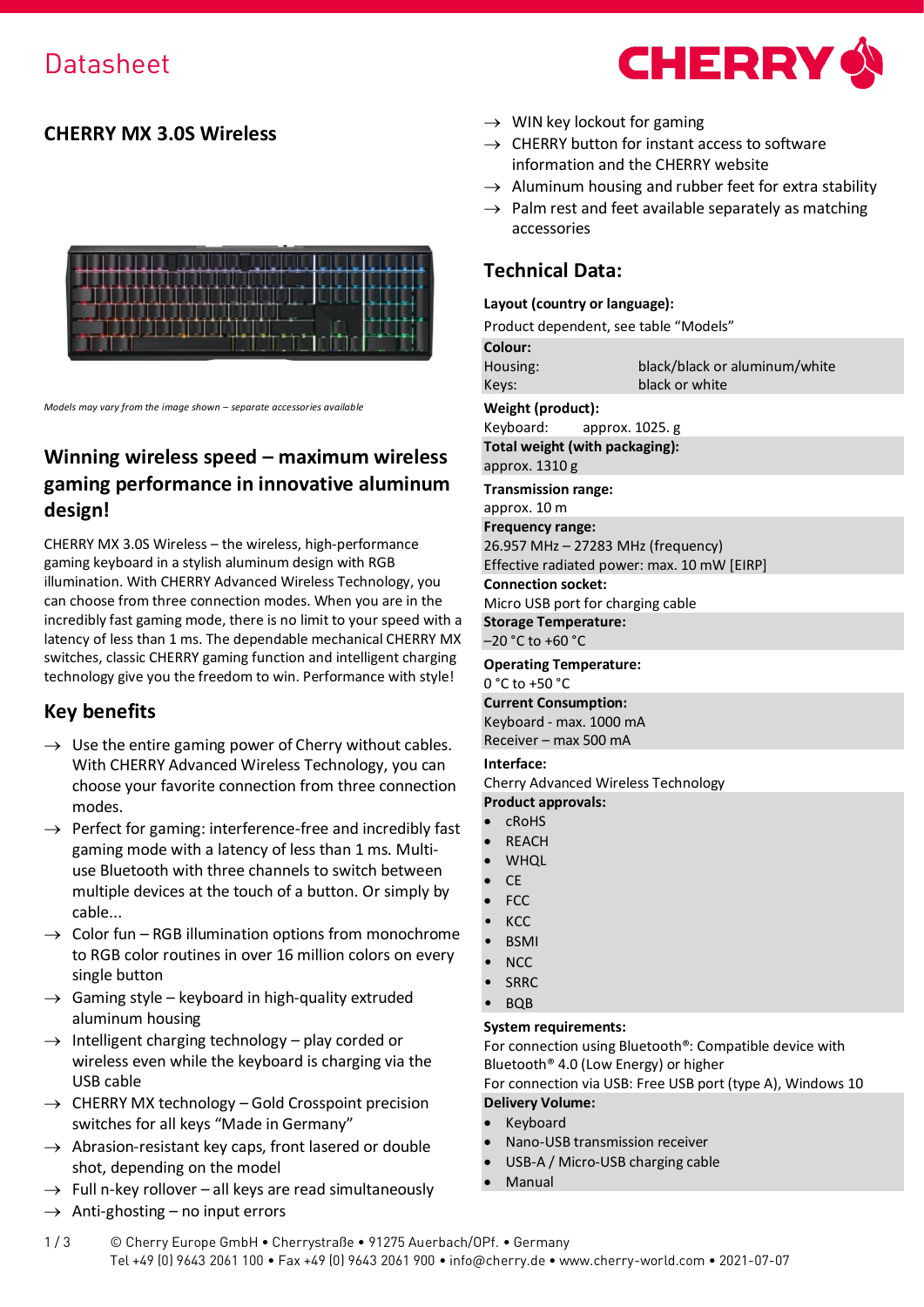# Datasheet



## **CHERRY MX 3.0S Wireless**

#### **Dimensions:**

Keyboard: approx. 430x140x36 mm<br>Receiver: approx.. 19 x 14,5 x 6,5 mn approx.. 19 x 14,5 x 6,5 mm Charging cable: approx.. 120 cm Packaging: approx. 460x180x40 mm

### **Keyboard:**

- Key technology: MX
- Service life and characteristics depend on switch specification (see www.cherrymx.de). Standard key operations between >50 and >100 million guaranteed.
- Operation characteristics: Product dependent, see table "Models"
- Power supply Rechargeable lithium-ion battery with 650 mAh (permanently installed)
- Status LEDs CAPS LOCK, NUM and SCROLL keys via LED in keys and battery/charge status (Bi-Color LED), Bluetooth or wireless connection as separate LED indicators
- Inscription technology: WHITE VERSION Double shot / BLACK VERSION front lasered
- Number of keys: depends on model
- Number of additional keys: 5
- Button for switching keyboard on / off

### **Packaging Unit:**

• Number of products in the master package: 8

**Warranty:**

2 years

Errors, technical changes and delivery possibilities excepted. Technical information refers only to the specifications of the products. Features may differ from the information provided.